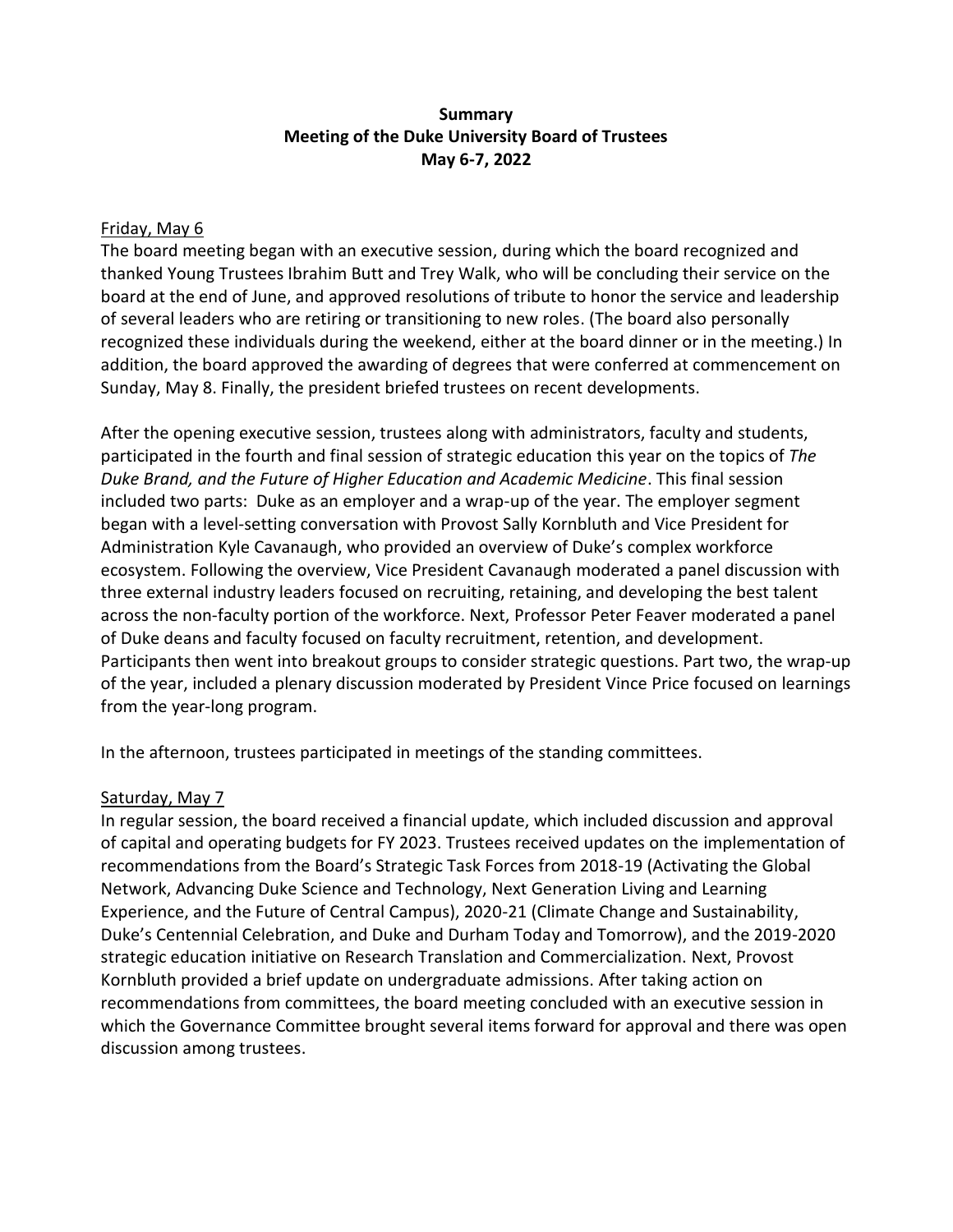## **What were the key takeaways?**

- **Duke is held to the highest standard in research excellence/integrity, and external sponsors are elevating their expectations for both the institution and the investigators. Supporting research excellence and faculty researchers relies upon a combination of centralized policy, flexible interpretation (based on the varying external requirements), and optimization of support resources, communication, and administrative workflow.**
- **Institutional compliance risk presents ongoing challenges for action and oversight based on the federated organization structure.**
- **Assurance programs are focused on the highest risks but are constrained by current staff resourcing and client bandwidth.**

## What were the major topics discussed?

- Policy and structural updates to ensure Duke is providing optimal support for research excellence and compliance. Priorities, opportunities and challenges include leveraging technology, balancing centralized and decentralized research administration support, standardizing practices, and addressing the structural complexities of centralization and its socialization and communication with faculty and staff.
- Compliance and risk management initiatives, compliance maturity action plans and assurance oversight priorities. FY22 highlights include Values in Action launch, maturity goal action plans, and improved concern intake and investigation coordination. FY23 priorities include evaluating organizational design of compliance responsibility, strengthening the compliance liaison network, revisiting the compliance risk universe, and leadership responsibility for tone and risk tolerance.

## What were the major insights shared?

- Support for ongoing priorities related to research integrity, compliance, excellence, external engagement, and commercialization.
- Ongoing importance of responsibility, authority, and assurance in the decentralized / federated environment.
- Importance of periodic external validation of high-visibility functions to understand the strengths, achievements and improvement opportunities related to risk management and compliance.

# What actions were taken?

- Accepted FY23 audit, risk and compliance plans, as presented
- Accepted Audit and Compliance Committee Charter, as presented
- Accepted OARC Charter, as presented
- Accepted Dual Interests and Outside Activities Policy, as presented

## What are the next steps to be taken?

- Confirm deep dive topics for the FY23 committee work plan.
- Management will identify opportunities to evolve the compliance program structure, determine best practices for communication with compliance risk managers, and determine areas that should receive periodic external assessment.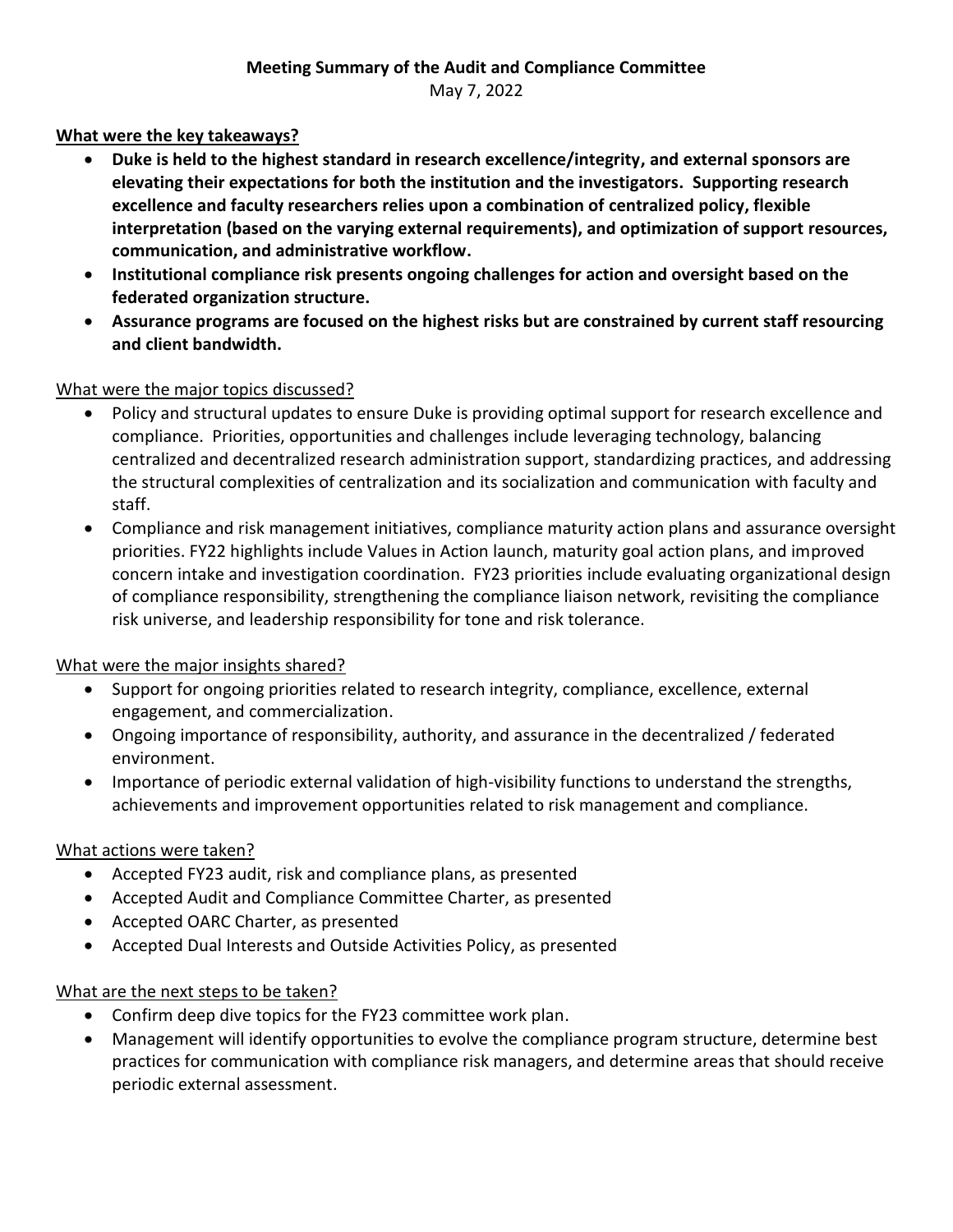May 6, 2022

### **What were the key takeaways?**

- **Campus-wide partnership and collaboration are key in creating programming to fulfill the recommendations of Activating the Global Network for lifelong learning, careers and mentoring.**
- **Connecting and simplifying the numerous programs that exist across Duke for all students to connect with alumni is essential.**
- **Engaging alumni deepens their involvement and brings broader and deeper expertise to faculty and students. Developing relationships with academic departments and individual faculty members supports the ability to help students connect academic studies to a career path.**

## What were the major topics discussed?

- The Activating the Global Network (AGN) Strategic Task Force recommended improvements in three main areas: lifelong learning, career and professional development for students and alumni, and mentoring. The committee was briefed on the Duke Alumni Board's commitment to AGN, and how alumni, faculty, and campus partners are working with leaders in lifelong learning and careers and mentoring to fulfill the promise of AGN.
- The committee broke into two smaller sessions to see demonstrations on some of the many ways technology is being used to advance the goals of the AGN.
- A full group discussion followed, framed by questions posed on how best to leverage technology, faculty, alumni, and other partnerships at Duke.
- The committee heard updates on the Duke & Durham Today and Tomorrow Strategic Task Force recommendations, campaign planning, and the Centennial Celebration.

## What were the major insights shared?

- Partnerships forged across Duke in the last couple of years bolster the promise of AGN to create a transformational student experience; to engage alumni, students, faculty, and staff; and to encourage a Duke education as a lifelong endeavor.
- The Duke Alumni Board is actively looking at how to encourage and promote career and professional development, mentoring, and lifelong learning for students and alumni.
- Alumni Engagement and Development, in its reorganization, made intentional investments to establish engagement as a key element and to leverage partnerships and collaboration with departments across Duke and with faculty and alumni.

#### What actions were taken?

• The committee unanimously approved the resolutions for the proposed namings put forth on the agenda.

#### What are the next steps to be taken?

• Suggested topics for the 2022-2023 work plan will be taken into consideration.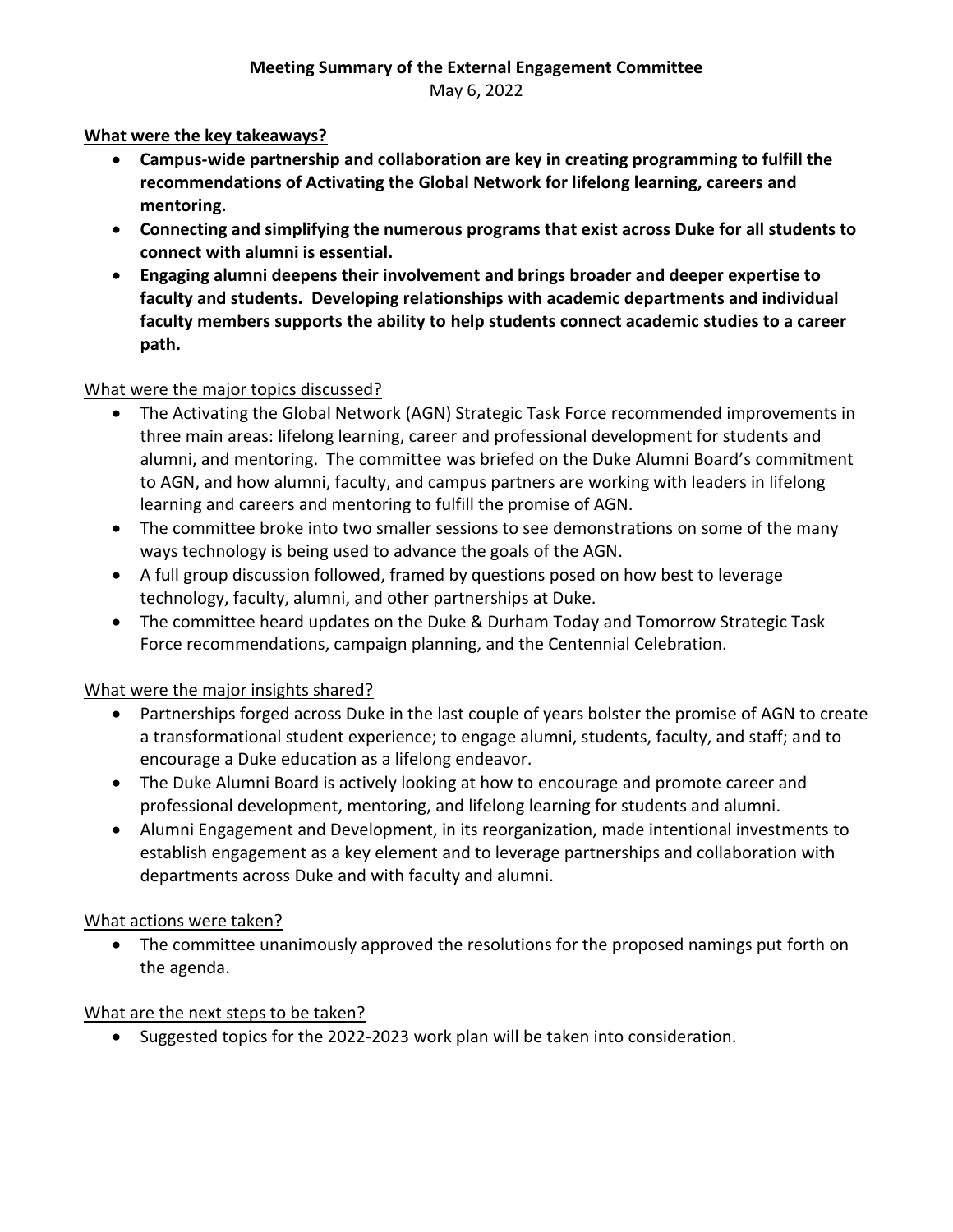#### **Meeting Summary of the Governance Committee**

May 7, 2022

#### **What were the key takeaways?**

- **The committee will focus its upcoming meetings on developing a shortlist of top trustee prospects for 2023.**
- **Engagement of former young trustees and former Duke Alumni board president trustees is priority for the committee.**

#### What were the major topics discussed?

- Continued discussion of board composition and processes for the identification and selection of trustees.
- Prospects review, including current trustee prospects and initial discussion of top trustee prospects for 2023.
- Engagement of former young trustees.
- Reports from exit interviews.
- Discussion of feedback on the 2021-2022 strategic education sessions.
- Results of standing committee surveys of performance.
- Planning for next year, including additional education or training for trustees, possible virtual meetings, timing of next offsite board retreat, and topics for FY 2023 meetings of the Governance Committee.
- Review of the following: revisions to bylaws, revisions in standing committee charters, next steps for annual survey of board performance, update on boards of visitors initiative, and update on review of trustee prospect priorities.

#### What were the major insights shared?

- It remains the committee's highest priority to identify and cultivate potential trustee prospects for future service on the board.
	- o Feedback needed from the committee on current trustee prospects.
	- o Shortlist of top trustee prospects for 2023 needs to be developed.
	- o Continue to focus on diversifying the board's pipeline.
- The committee enthusiastically supported the proposed cultivation plan for former young trustees. The committee wants to create a similar cultivation program for former Duke Alumni board president trustees.
- The 2021-2022 strategic education sessions were very beneficial and provided deep context for decision making. Need to ensure the board re-visits the topics discussed and also that new trustees are briefed on the topics. In addition, need to ensure that breakout groups are used effectively during meetings.
- The standing committees are functioning and performing well.
- It may be beneficial for the board to do an off-site retreat within the next couple of years. The Governance Committee will continue this discussion.

#### What actions were taken?

- Approval of new trustee orientation program for 2022.
- Approval of the proposed mentors for the new trustees.
- Endorsed slight modification to the process for the selection of board chair.

## What are the next steps to be taken?

- Gather feedback from the committee on current trustee prospects.
- Continue discussion of top trustee prospects for 2023.
- Administer annual survey of board performance and share results with board.
- Develop work plan for committee meetings in the next year.
- Implement engagement program for former young trustees. In addition, create a similar engagement plan for former Duke Alumni board president trustees.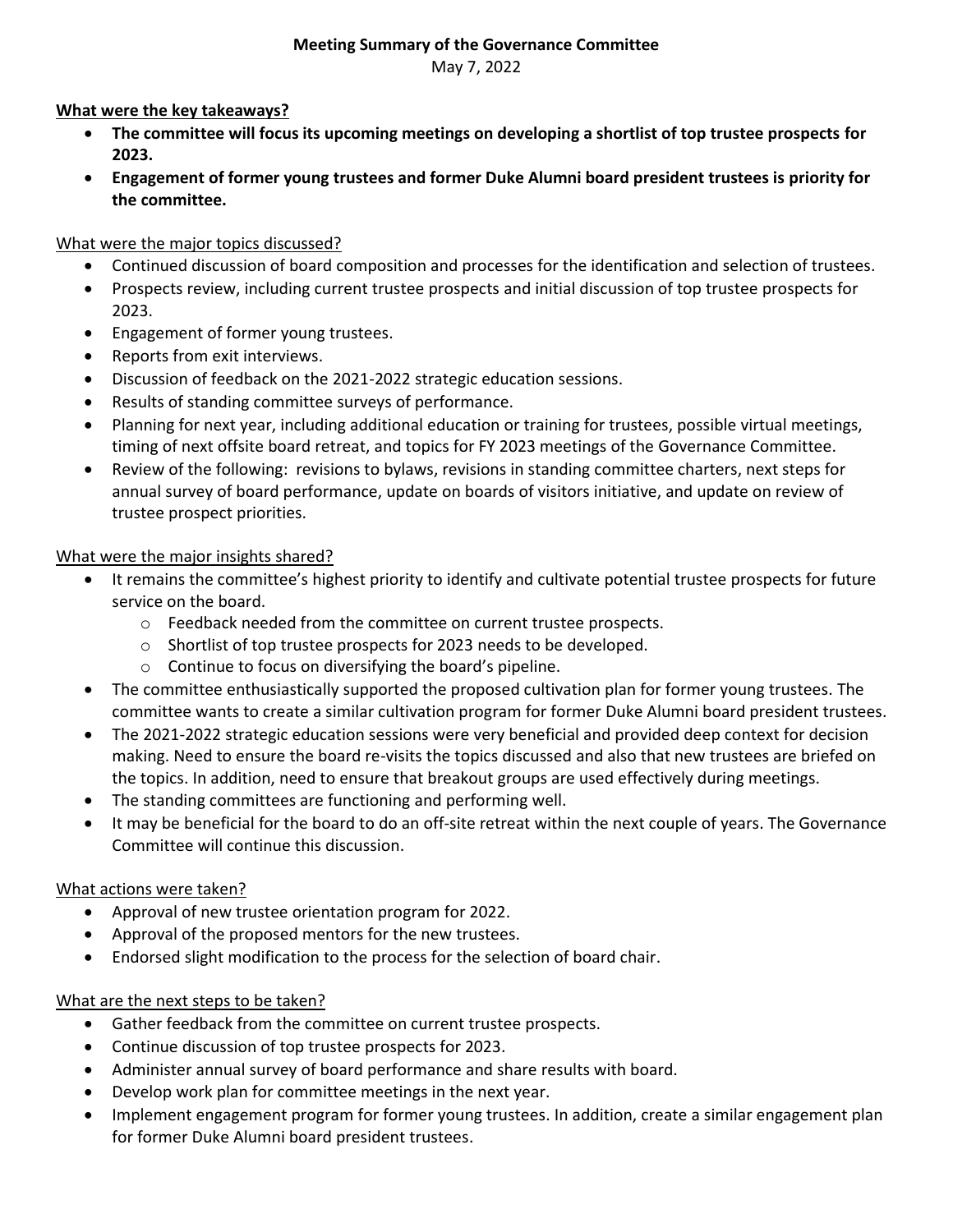## **What were the key takeaways?**

- **Duke has built a superb foundation for externally funded research, with particular strengths in the biomedical sciences, key areas of engineering, and, thanks to Duke Science and Technology (DST), a growing set of contexts in the natural sciences, such as quantum computing and materials science.**
- **Rapid economic growth in the Triangle is creating plentiful opportunities for partnerships with industry. Effective cross-school relationships, and coordination between the Office of External Partnerships and the Office of Durham and Community Affairs, will be crucial to seize those opportunities.**
- **There is a need to deepen capacity to prepare for major, interdisciplinary grant competitions.**
- **While the 2030 report has surfaced crucial mechanisms for supporting the development of Duke's research-related human capital, the university has needs involving its physical plant.**

## What were the major topics discussed?

- Review of annual survey results from committee members. Committee members emphasized the timeliness of topics this year, the value of background briefs on Duke's heterogeneous graduate and professional programs and the quality of committee discussions; and indicated the importance of balancing the range of topics under the committee's purview.
- Recommended to the Board of Trustees the conversion of Emergency Medicine from a division to a department, and the change of Cell Biology to Cell and Molecular Biology.
- Updates on the 2030 report and the Duke Research Enterprise, led by Jenny Lodge, Duke's new vice president for research and innovation.
- Opportunities and challenges associated with the growth of high-tech firms in the Triangle, led by Ed Pagani, the new director of the Office of External Partnerships.
- Opportunities and challenges presented by major new research funding avenues in the sciences and engineering, led by Jerry Lynch, the new dean of the Pratt School of Engineering.

# What were the major insights shared?

- The Office of Research and Innovation is developing plans to amplify path-breaking research while ensuring maintenance of integrity and regulatory compliance. Key steps toward the former include DST Launch and DST Spark, two internal grant opportunities to foster new interdisciplinary research ideas and support new directions for mid-career faculty.
- The Office of External Partnerships will be forging strategic relationships with key firms around student internships and faculty research collaborations. Duke will also be looking to leverage campus expertise to engage with community challenges raised by rapid growth in the local economy.
- Federal funding for STEM-related research is on the upswing, but has become weighted toward convergent, applied research, and has prioritized less-well funded geographic areas. Success in larger interdisciplinary funding competitions will depend on the timely development of strong Duke-wide teams, as well as robust networks with partners in the region, including R1 universities, HBCUs, and other institutions like RTI International.

# What are the next steps to be taken?

- For next year, update the background information about school research and teaching profiles.
- Over the summer, develop a three-year roadmap to ensure a breadth of topic coverage, maintaining flexibility to ensure follow-up discussions around priority areas.
- Campaign planning should incorporate priority areas for research support.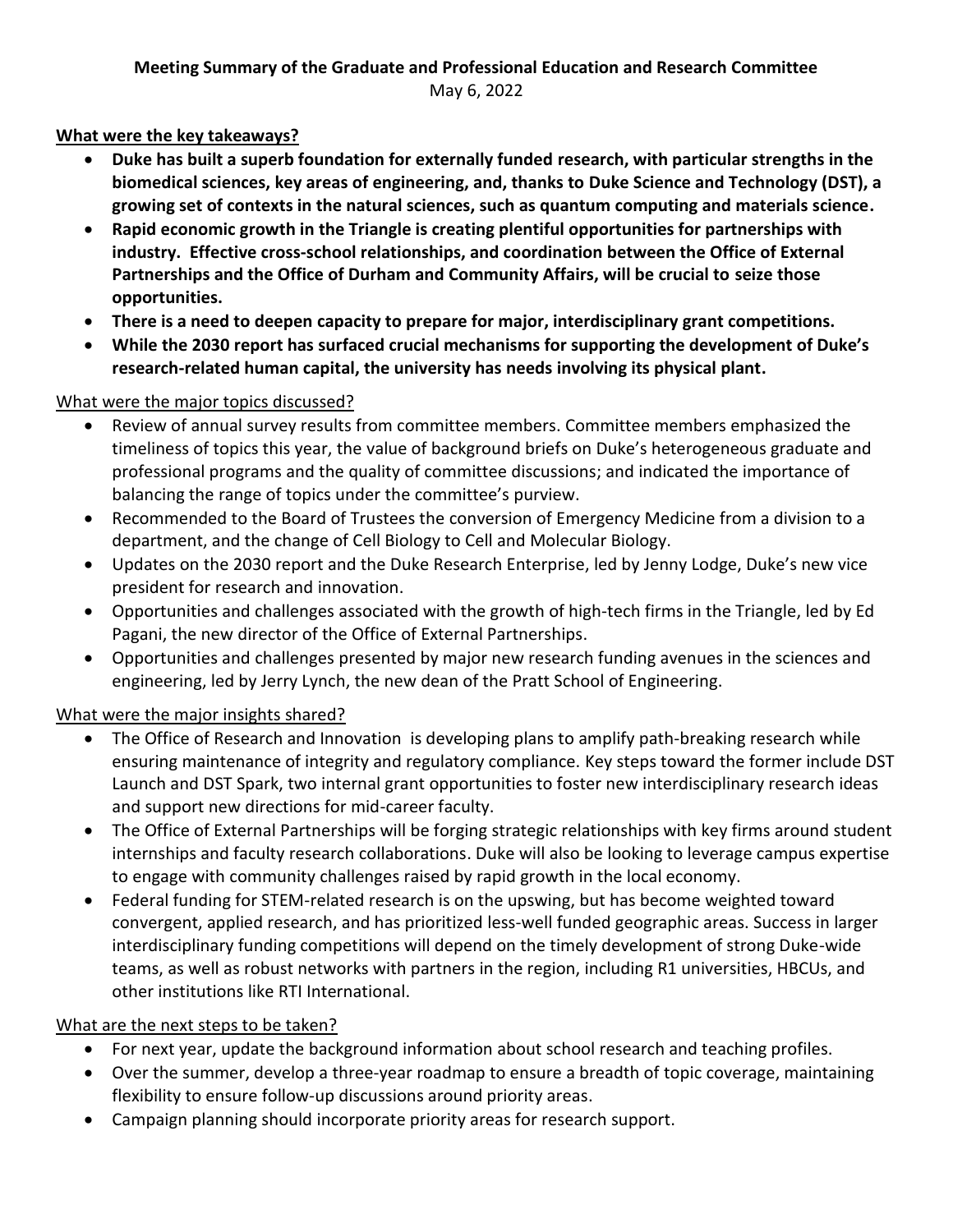# **Meeting Summary of the Resources Committee**

May 6, 2022

What were the major topics discussed?

- The university financial performance to-date and 'top-down' year-end forecast continue to reflect operating surpluses, excluding unplanned investment support; however, the FY 2023 – FY 2027 'top down' five-year GAAP operating plan shows declining results and indicates the need for continued operating performance improvement.
- The FY 2023 FY 2027 five-year capital plan reflects a shift in focus on facility renovation and renewal. The plan assumes no incremental external borrowing.

#### What actions were taken?

- The committee approved:
	- o Garden Gateway Design Funding
	- o Duke Energy 44KV Loop Replacement Initiation and Feasibility Funding
	- o Research Precinct Steam Renewal Initiation and Feasibility Funding
- The committee recommended to the full board to approve:
	- o FY 2023 Operating Budget
	- o FY 2023 Capital Budget

#### What are the next steps to be taken?

• Leadership will continue progress in advancing 'bottoms up' school/unit five-year financial plans to help identify opportunities to strengthen operating performance and inform strategic resource allocation and related financial decision-making.